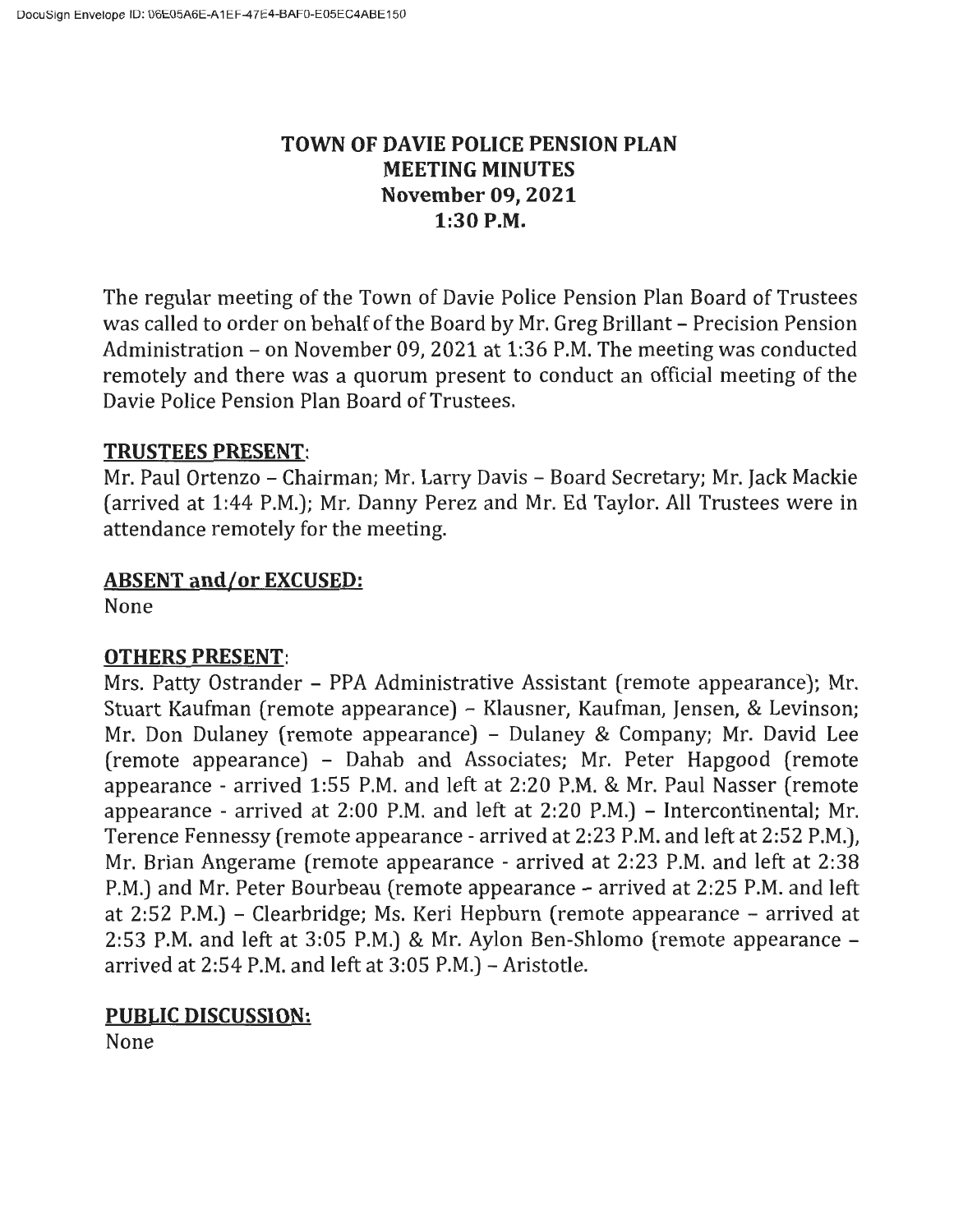Town of Davie Police Pension Plan Minutes November 09, 2021 Page **2** of **6** 

## **CONSENT AGENDA:**

None

## **APPROVAL OF THE MINUTES:**

The Board reviewed the minutes from the October 12, 2021 Town of Davie Police Pension Plan Board of Trustees meeting. A Motion was made to approve the minutes as amended by Mr. Davis, seconded by Mr. Taylor. The Motion passed 4-0 (Mr. Mackie was not yet present).

# **WARRANTS APPROVED BY BOARD:**

After review and consideration of warrants 1568 - 1584, a Motion to approve was made by Mr. Taylor and seconded by Mr. Perez. The Motion passed 4-0 (Mr. Mackie was not yet present).

# **NEW /UNFINISHED BUSINESS:**

In that our auditing firm of Saltmarsh, Cleaveland, & Gund has notified the Plan that they would not be able to fulfill their contractual obligation to complete the State required Annual Report, Dulaney Actuarial has advised that they are able, and if approved by the Board, will complete the Annual Report going forward. Mr. Taylor made a motion for Mr. Dulaney to prepare the annual report, seconded by Mr. Davis. The Motion passed 5-0. A contract addendum stating the parameters will be prepared for signatures by the Plan Attorney, Mr. Kaufman. Chairman Ortenzo requested the issue be placed on the January 2022 meeting agenda for further discussion and resolution.

# **DAHAB & ASSOCIATES:**

Reporting on behalf of Dahab & Associates was Mr. David Lee. Mr. Lee advised the Board that while much of 3Q2021 has had an optimistic tone, September experienced a shift in investor sentiment. Concerns on supply chains, inflation, and peak accommodative policy led investors to sell, erasing much of the quarter's initial gains.

At the close of 3Q2021 (9/30/2021), the Davie Police Pension Plan was valued at \$227,350,593 which represented a modest increase of \$204,114 over the closing value of 2Q2021. For 3Q2021, the Composite account gained 0.8%, which ranked in the 15th percentile of the Public Fund universe. Over the trailing twelve-month period, this portfolio returned  $21\%$ , ranking in the  $42<sup>nd</sup>$  percentile of public pension plans.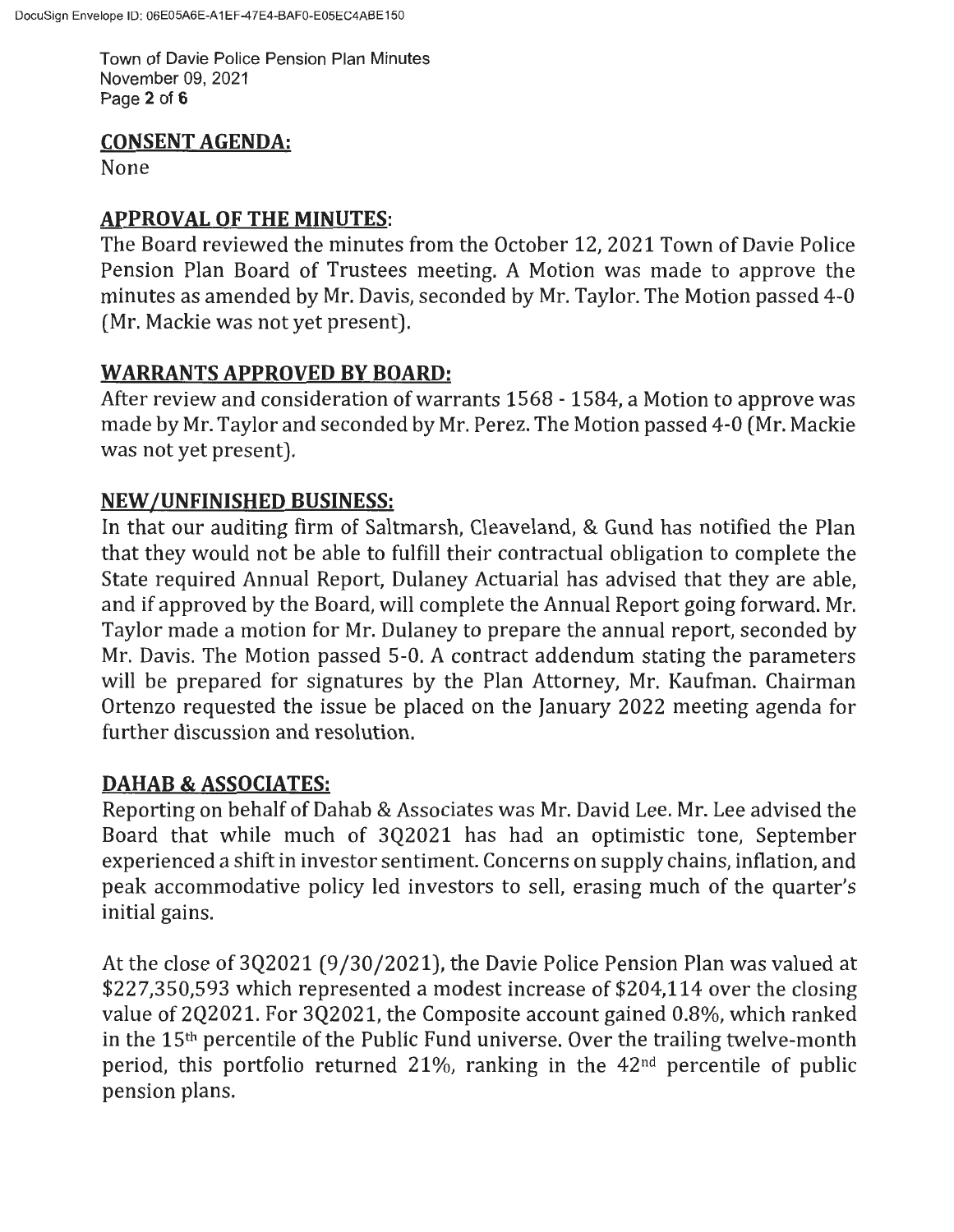Town of Davie Police Pension Plan Minutes November 09, 2021 Page **3** of **6** 

Since September 2011, the portfolio has returned 10.3% on an annualized basis and ranked in the 32nd percentile of the Public Fund universe.

On 09/30/2021 (3Q2021 end) the portfolio was comprised of approximately 68.9% in equities, 14.7% in fixed income, 13.4% in real estate, and 3.1 % in cash.

Before concluding his report, Mr. Lee advised that as the Town had made its annual pension obligation contribution there was additional cash to be invested. He recommended that if the Board was comfortable with the allocation, he would suggest an additional real estate investment. Conversation ensued between he and the Board which resulted in Mr. Davis making a motion to invest an additional \$2M with Sound Mark and \$3M with UBS Growth and Income. The Motion was seconded by Mr. Taylor and without further discussion the Motion passed 5-0. This concluded the report.

# **CLEARBRIDGE - LARGE CAP & MID CAP:**

Reporting on behalf of ClearBridge was Mr. Terence Fennessy, Mr. Brian Angerame, and Mr. Peter Bourbeau. Mr. Fennessy advised the Board that ClearBridge was thankful that the Board of Trustees have chosen to remain with the strategies implemented by ClearBridge and their portfolio managers.

On behalf of the large cap discipline, Mr. Peter Bourbeau presented. Mr. Bourbeau advised that for QE 9/30/2021, the fund returned 0.3% net and ranked in the 59th percentile, trailing the benchmark by 99 basis points. For the fiscal YTD, the fund has returned 21.1% net, trailing the benchmark Russell 1000G by 6.2%. He stated that they are confident in their strategy but that the large cap space has been a very difficult environment for investors. The portfolio underperformed relative to the index last quarter in five of their eight invested sectors with positions in the energy, financials, and utilities sectors left unfunded.

On behalf of the mid-cap discipline, Mr. Brian Angerame presented. Mr. Angerame advised that for QE 9/30/2021, the fund returned 1.8% net and ranked in the  $11<sup>th</sup>$ percentile, outperforming the benchmark by 2.7%. For the fiscal YTD, the fund has returned  $42.2\%$  net and ranked in the  $38<sup>th</sup>$  percentile, outperforming the benchmark by 4.1 %. The portfolio outperformed the index last quarter in seven of the eleven invested sectors. This concluded the report.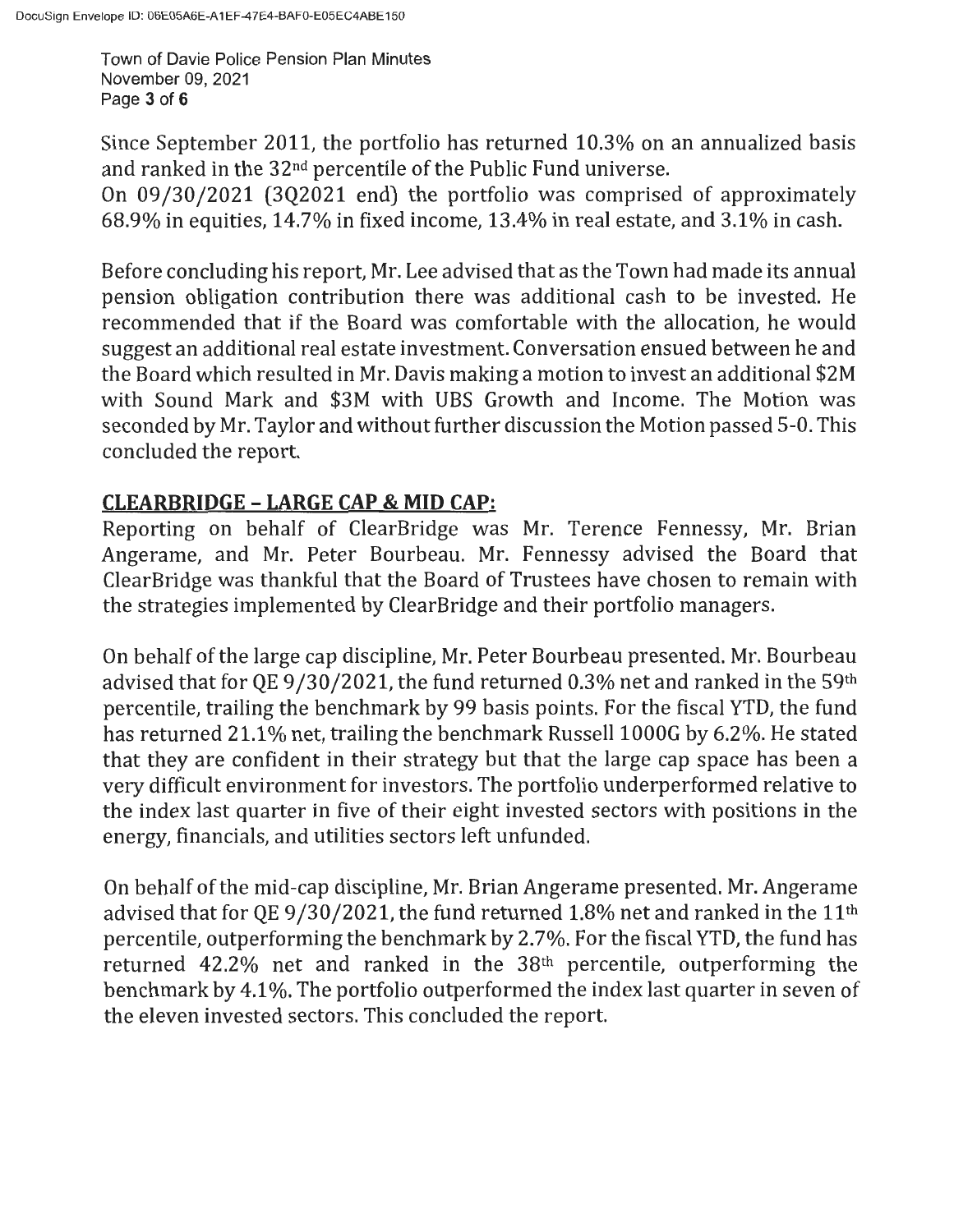Town of Davie Police Pension Plan Minutes November 09, 2021 Page **4** of **6** 

## **INTERCONTINENTAL U.S. REAL ESTATE:**

Reporting on behalf of Intercontinental was Mr. Paul Nasser & Mr. Pete Hapgood. Mr. Hapgood advised the Board that there have been no changes in the senior management staff. He stated that Intercontinental now has approximately 11.SB under management with 143 properties in their portfolio and a debt to total assets (leverage) of 27.3%. As of QE  $9/30/2021$ , the Davie Police Plan's Intercontinental US Real Estate Investment portfolio was valued at \$11,636,600, representing an increase of \$625,565 from the QE 6/30/2021 valuation.

Mr. Nasser advised on the direction of the fund going forward as contrasted with the benchmark NCREIF-ODCE and stated that although they trailed the benchmark this quarter by 0.7%, they were very comfortable with their positioning and strategy. Since inception, their performance has exceeded that of the benchmark by 124 basis points or 1.24%.

Their belief is that the "work from home" trend is coming to an end and companies will begin having employees return to the office. Not necessarily in a full-time capacity but possibly a few days in the office and the remainder from home.

Continuing, Mr. Nasser stated that companies have expressed concerns over the loss of what they refer to as their "corporate culture" and attribute this to the workforce operating predominately outside of the office.

Mr. Nasser also advised that Intercontinental does not foresee any need to write down valuations on properties currently retained in their portfolio, as many other real estate investment firms have done. He closed his report with a forecast that their total annual return for this year (2021) would be around 15%, but that returns would eventually decrease to the high single digits going forward. This concluded the report.

# **ARISTOTLE:**

Reporting on behalf of Intercontinental was Ms. Keri Hepburn and Mr. Aylon Ben-Shlomo. Ms. Hepburn advised that there had been no changes in the investment team at Aristotle. Mr. Ben-Shlomo advised the Board that for the QE 9/30/2021, the portfolio returned  $-0.3\%$  net and ranked in the  $45<sup>th</sup>$  percentile, having outperformed the Russell 1000V benchmark by 0.5%.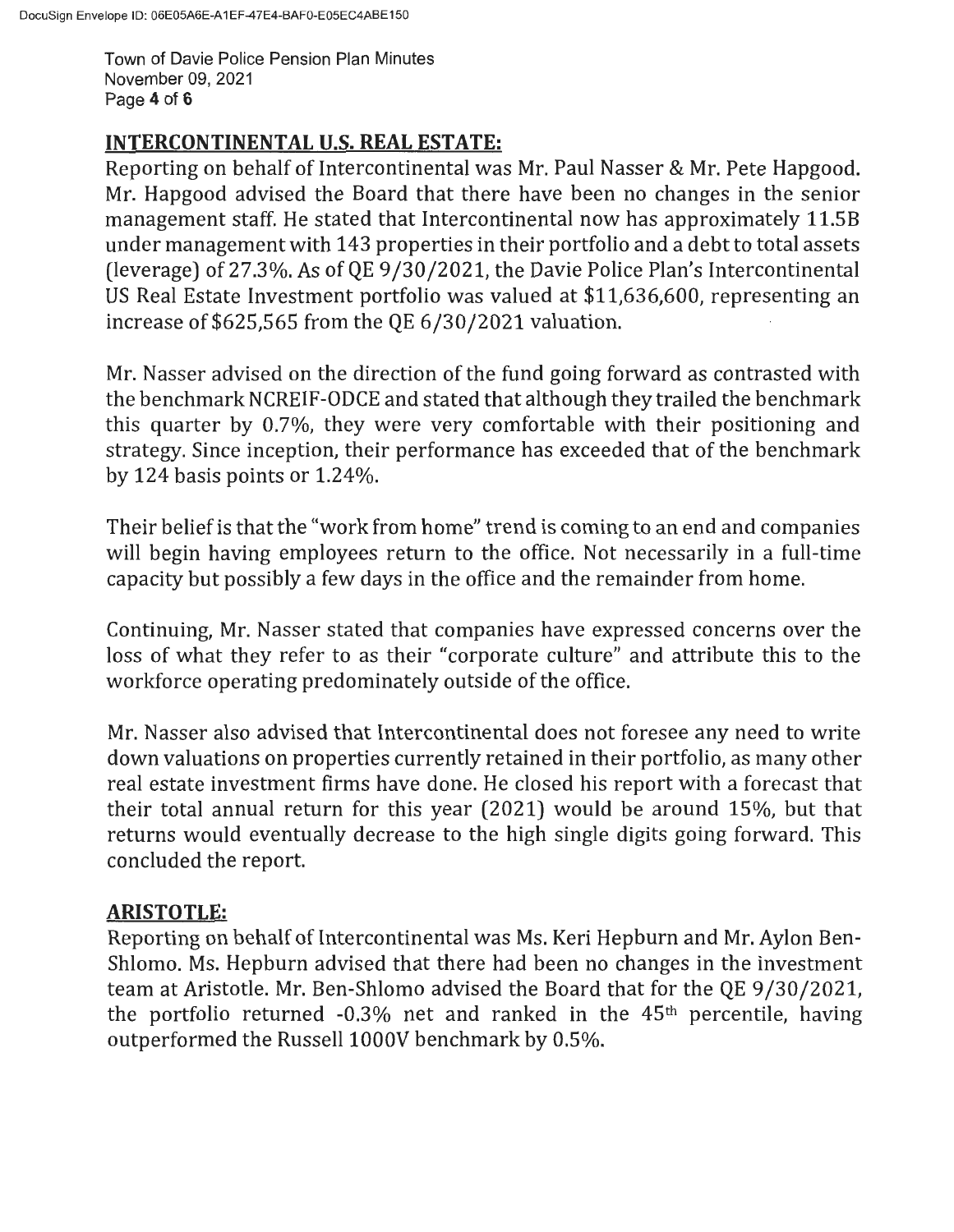Town of Davie Police Pension Plan Minutes November 09, 2021 Page **5** of **6** 

In keeping with their investment policies, Mr. Ben-Shlomo advised that Aristotle Capital Management will continue to have approximately 15% turnover of holdings in their portfolio and will continue their investment strategy of rarely taking any actions without full investment team conviction and the necessary information to do so. This will occasionally lead to their arriving at these decisions later than some investment managers but with full confidence in the decision. This concluded the report.

## **ATTORNEY REPORT - KKJ&L:**

Reporting on behalf of KKJ&L was Mr. Stu Kaufman. Regarding the National General litigation, Mr. Kaufman advised that the Federal District Court had granted their motion to dismiss and there would be no further pleadings before the Court. This concluded the report.

# **ACTUARY REPORT - DULANEY & CO:**

Reporting on behalf of Dulaney & Company was Mr. Don Dulaney. Mr. Dulaney advised the Board that the Town had made their required contribution to the Plan of \$6,170,000 and now has accumulated approximately \$SM in prepaid contributions into the Plan. They could conceivably use these prepaid credits to offset their annual contribution in any year they choose.

The Plan annual valuation report will be completed before the second week of February 2022 and a decision as to the Plan assumption rate will need to be made at the January meeting. This concluded the report.

## **PLAN ADMINISTRATOR- PPA:**

Mr. Brillant reminded the Board that the January 11, 2022 meeting is currently slated to be an in person meeting and requested that should Board members have any trepidation regarding meeting in this manner, that they please notify the pension office prior to the meeting to make other arrangements.

### **OPEN DISCUSSION:**

None